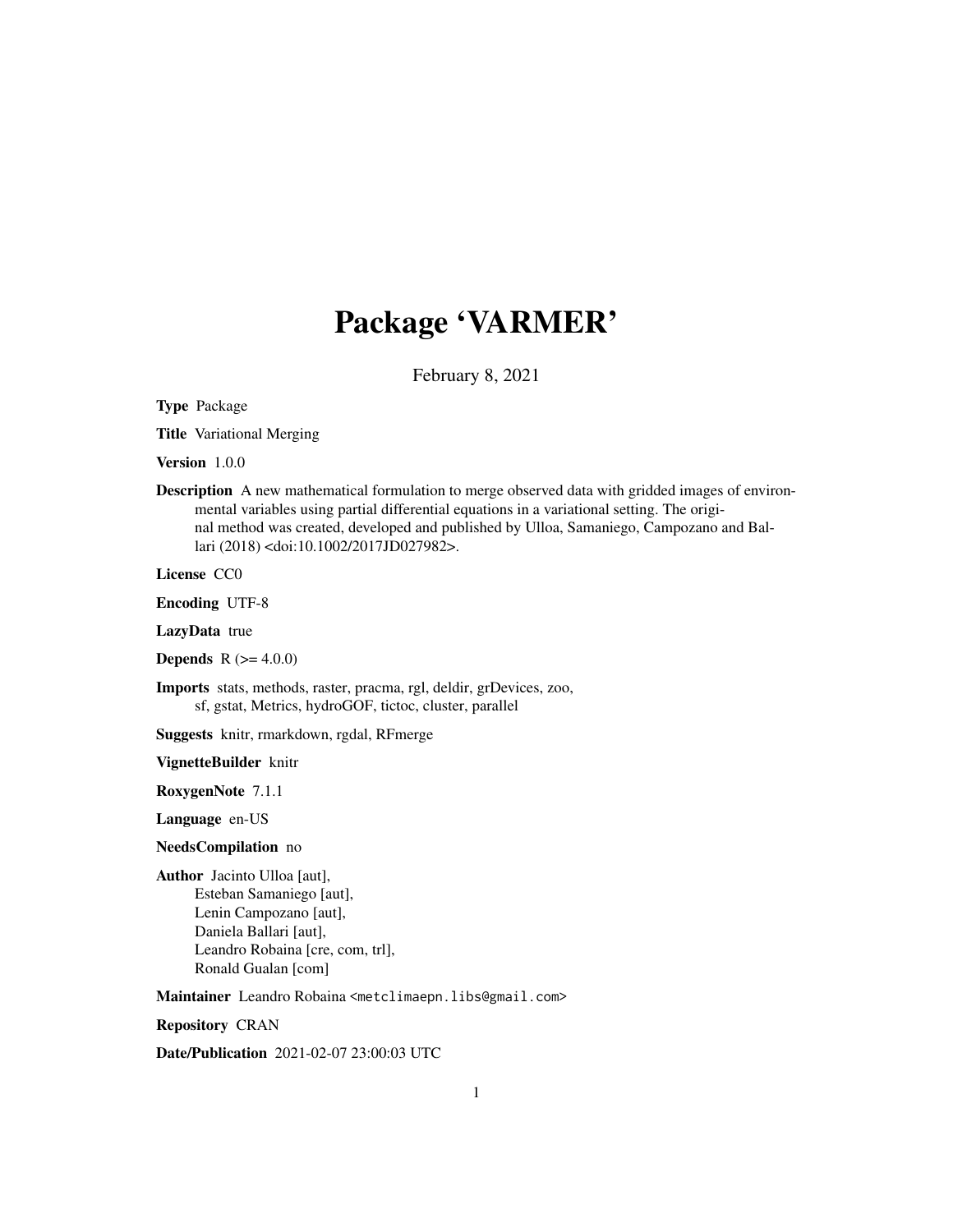## <span id="page-1-0"></span>R topics documented:

|       | coordinates                                                                                                           | $\overline{2}$ |
|-------|-----------------------------------------------------------------------------------------------------------------------|----------------|
|       | ecuador.tmax.stations.df $\ldots \ldots \ldots \ldots \ldots \ldots \ldots \ldots \ldots \ldots \ldots \ldots \ldots$ | $\overline{3}$ |
|       |                                                                                                                       | 3              |
|       |                                                                                                                       | $\overline{4}$ |
|       |                                                                                                                       | $\overline{4}$ |
|       |                                                                                                                       | $\overline{4}$ |
|       |                                                                                                                       | -5             |
|       | $img2varmer \dots \dots \dots \dots \dots \dots \dots \dots \dots \dots \dots \dots \dots \dots \dots \dots \dots$    | -6             |
|       |                                                                                                                       | -6             |
|       |                                                                                                                       | 7              |
|       |                                                                                                                       | -8             |
|       | $\mathbf{U}$                                                                                                          | <b>9</b>       |
|       |                                                                                                                       | -9             |
|       |                                                                                                                       |                |
|       |                                                                                                                       |                |
|       |                                                                                                                       |                |
|       |                                                                                                                       |                |
|       |                                                                                                                       |                |
|       |                                                                                                                       |                |
| Index |                                                                                                                       | 15             |

coordinates *coordinates data*

#### Description

A data containing the nodes coordinates of uhat.raster and v.raster.

#### Usage

```
data(coordinates,"VARMER")
```
#### Format

A data frame with 4340 rows and 3 columns (x y and index).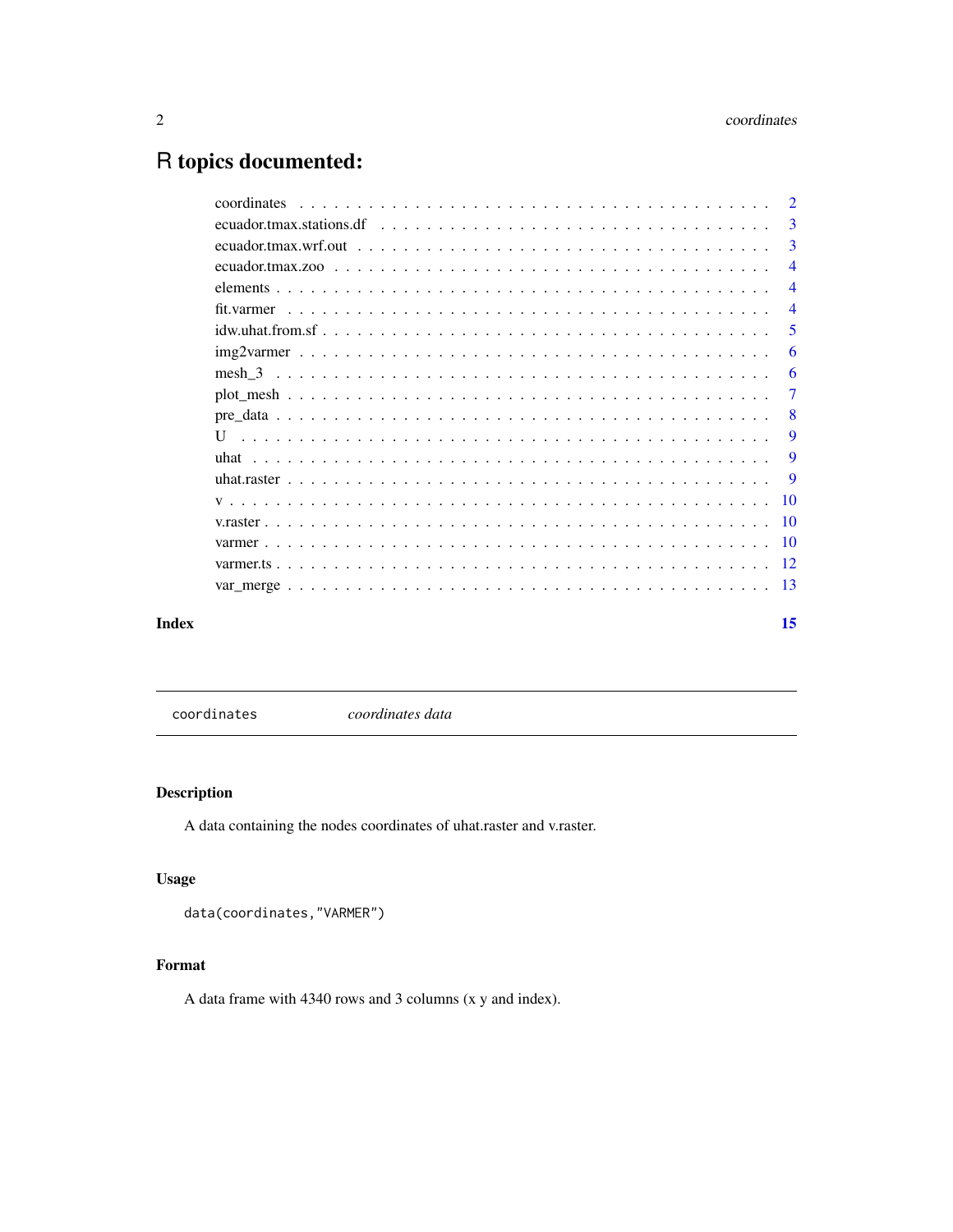<span id="page-2-0"></span>ecuador.tmax.stations.df

*Spatial location of meteorological stations in Ecuador*

#### Description

Spatial location of the 34 stations with daily maximum temperature for Ecuador (dataset ecuador.tmax.zoo).

#### Usage

data(ecuador.tmax.stations.df)

#### Format

A data.frame with eight fields: \*) CODIGO : identifier of each station \*) NOMBRE : station name \*) CUENCA\_INAMHI : basin name \*) PROVINCIA : province name \*) CANTON : canton name \*) PARROQUIA : parish name \*) LAT : northing coordinate of the station, EPSG:4326 \*) LON : easting coordinate of the station, EPSG:4326

ecuador.tmax.wrf.out *WRF (model-based) output for maximum temperature*

#### Description

Model-based maximum temperature datasets providing global spatial structure

#### Usage

```
data(ecuador.tmax.wrf.out)
```
#### Format

A RasterBrick frame with 10 layers (1 for each day), and a geographical area of 44x47 for a 10Km spatial resolution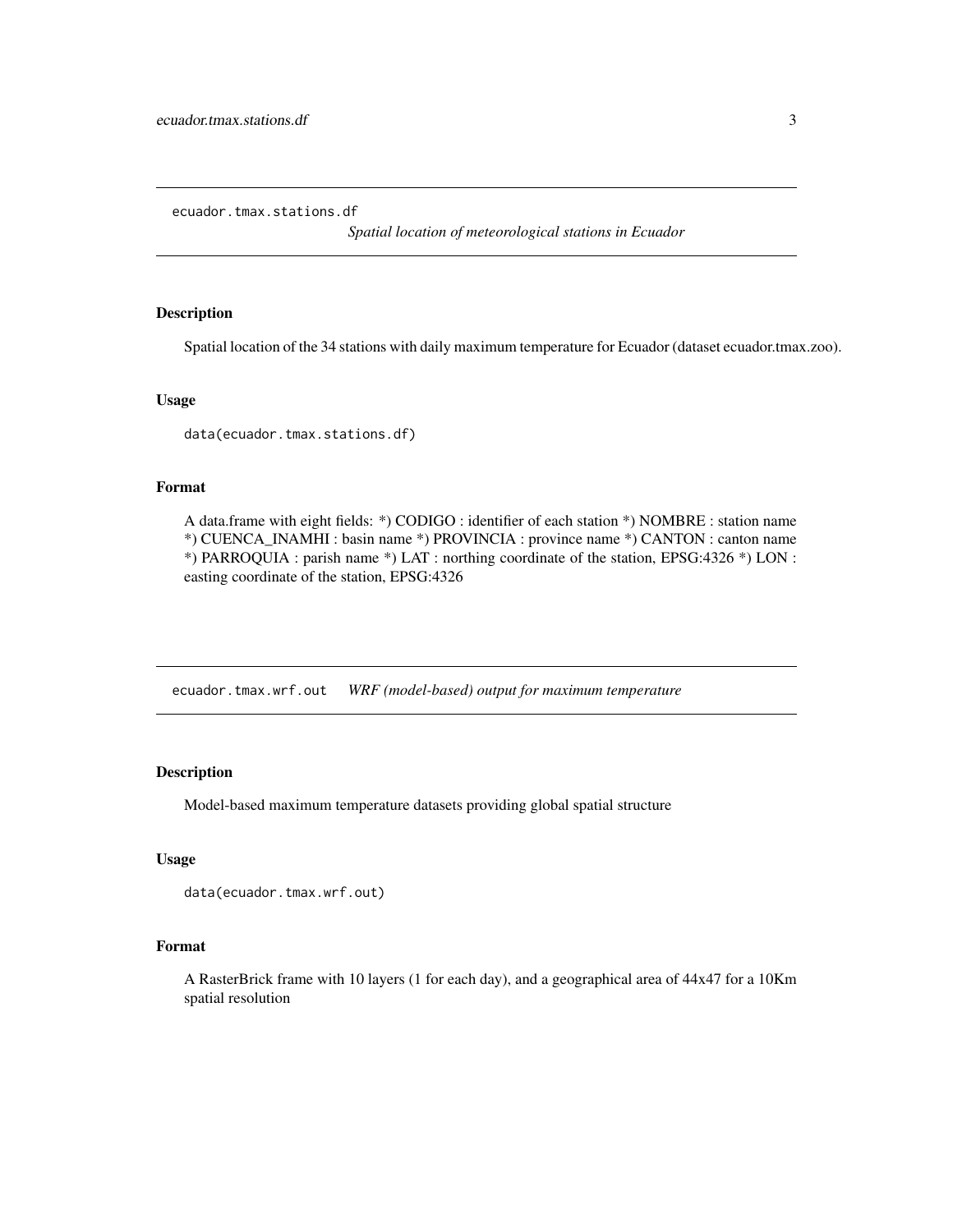<span id="page-3-0"></span>

A zoo data frame containing time series for january 2004 on 34 meteorological stations located in continental Ecuador.

#### Usage

data(ecuador.tmax.zoo)

#### Format

A zoo object with 34 columns (one for each station) and 10 rows (one for each day in jan-2004).

elements *elements data*

#### Description

A table of elements

#### Usage

data(elements,"VARMER")

#### Format

A data frame with 8418 rows and 3 columns index1 index2 index3.

fit.varmer *Training eta parameter for the varmer function*

#### Description

Training eta parameter for the varmer function evaluating a vector of etas using Cross-validation. The best eta is the one yielding the highest KGE metric.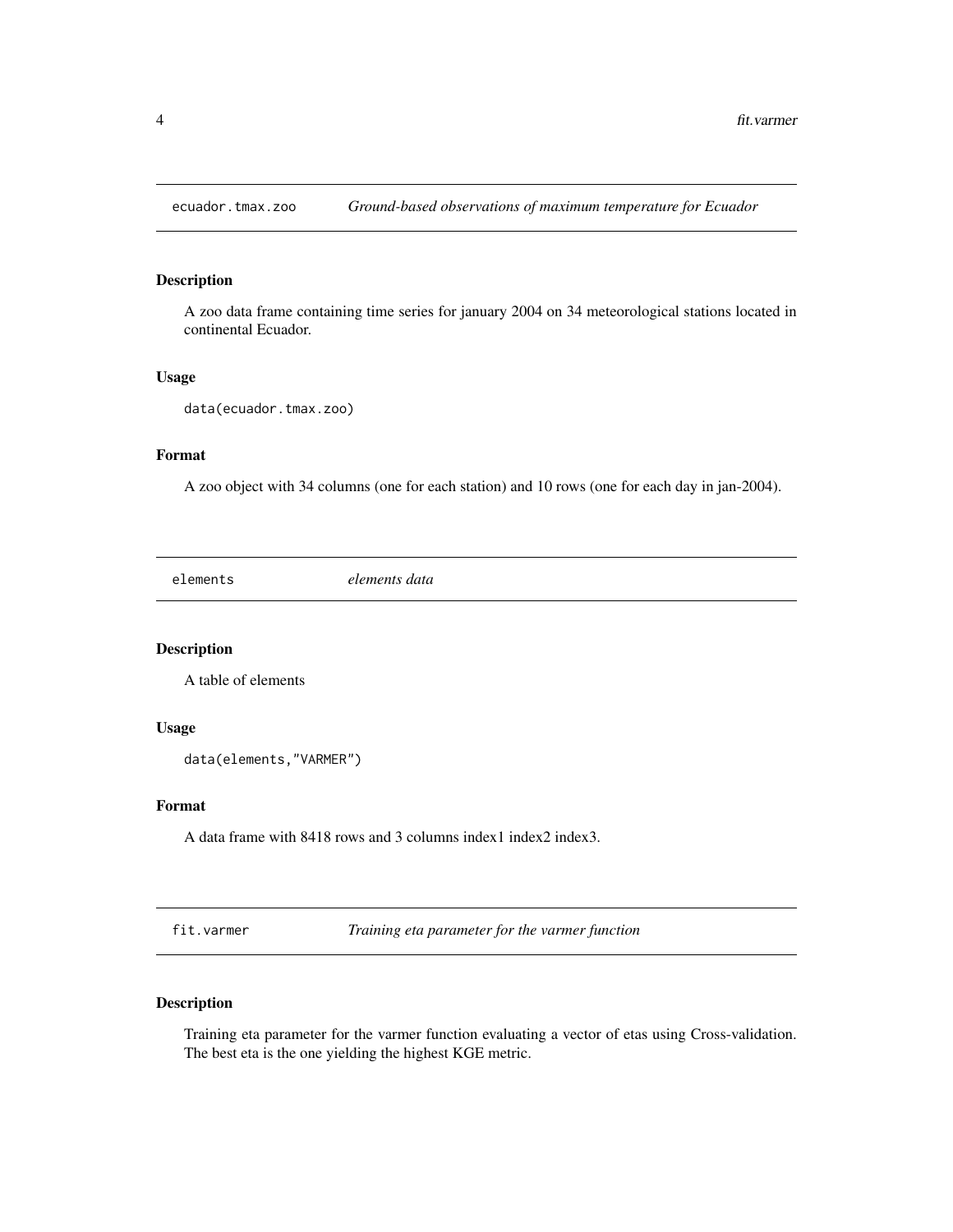#### <span id="page-4-0"></span>idw.uhat.from.sf 5

#### Usage

```
fit.varmer(
  stations.sf,
  v,
 etas = c(10, 100, 500, 1000, 5000),
 idw_formula = Variable ~ 1,
  factor_agg = 2,
 drty.out = tempdir(),
  apply_varmer = T
)
```
#### Arguments

| stations.sf  | data frame with the observations metadata                                                                                                   |
|--------------|---------------------------------------------------------------------------------------------------------------------------------------------|
| $\mathsf{V}$ | grided image                                                                                                                                |
| etas         | (optional) vector of eta values to evaluate in a CV exercise                                                                                |
| idw_formula  | formula for the idw interpolation                                                                                                           |
| factor_agg   | scalar which defines the aggregation factor to apply to the raster images in order<br>to reduce computation requirements for solving varmer |
| drty.out     | (optional) output folder for the CV metrics                                                                                                 |
| apply_varmer | (optional) boolean which determines if a merging image is produced with the<br>best eta                                                     |

idw.uhat.from.sf *IDW interpolation for varmer*

#### Description

It produces an IDW-interpolated image from observations

#### Usage

```
idw.uhat.from.sf(stations.sf, reference.raster, idw.formula)
```
#### Arguments

| stations.sf      | data frame with metadata for the observations                                                     |
|------------------|---------------------------------------------------------------------------------------------------|
| reference.raster |                                                                                                   |
|                  | raster image which provides the base structure for the resulting IDW interpolated<br><i>image</i> |
| idw.formula      | The formula to be passed for the IDW interpolation method                                         |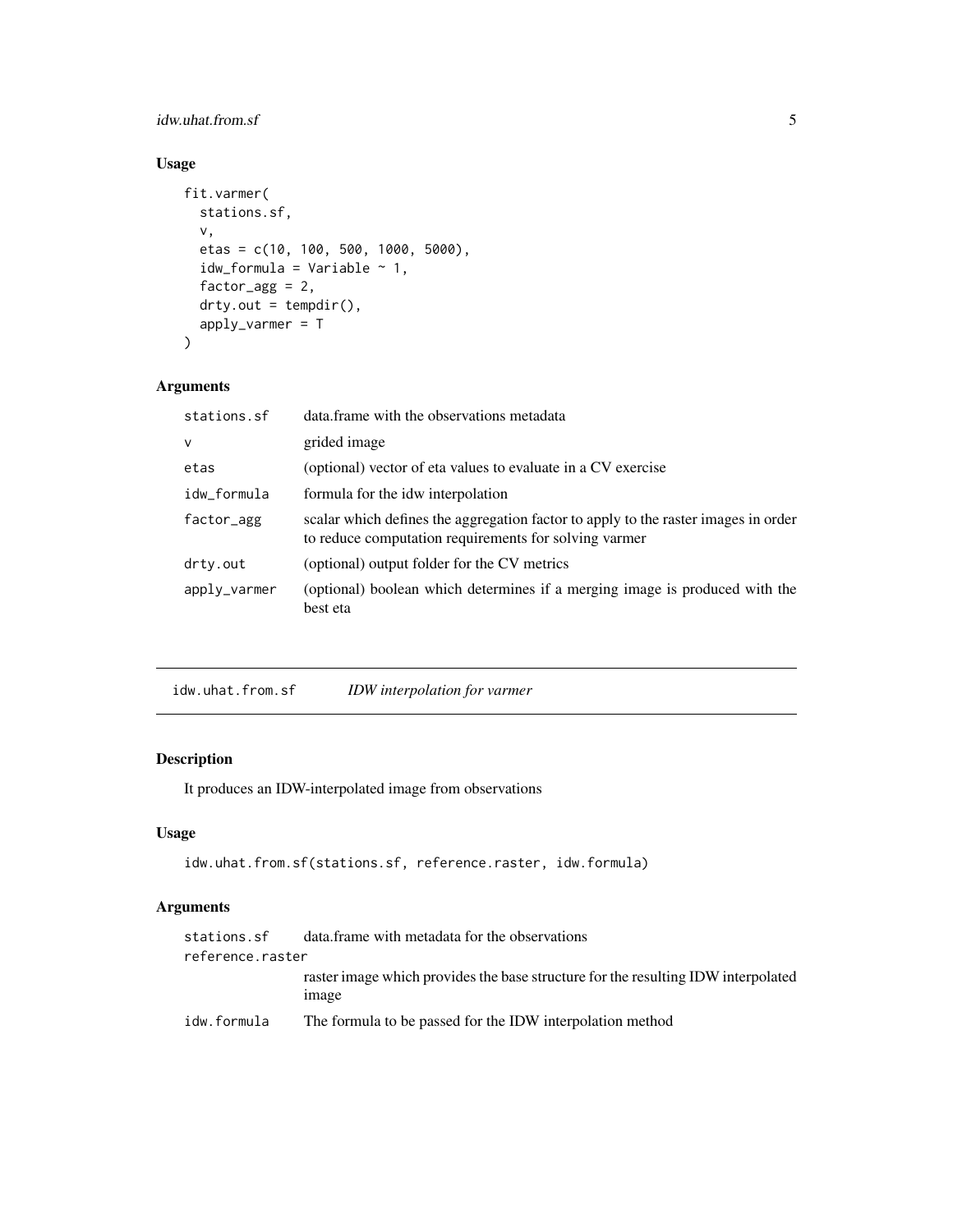<span id="page-5-1"></span><span id="page-5-0"></span>

The function compare two raster or bricks with different z values(uhat and v images) It check if the images has the same extension, resolution, coordinate reference system, columns and rows.

#### Usage

img2varmer(uhat.img, v.img)

#### Arguments

| uhat.img | The interpolated image as a raster or brick. |
|----------|----------------------------------------------|
| v.img    | The satellite image as a raster or brick.    |

#### Value

If the images have the same extension, resolution, coordinate reference system, columns and rows.

A list containing two data frames (uhat and v) in the necessary format to varmer function (x,y,layer1,layer2).

If the images has not the same values an error message is returned.

#### Examples

```
library(raster)
data(uhat_raster,"VARMER")
force(uhat.raster)
data(v_raster,"VARMER")
force(v.raster)
img2varmer(uhat.raster,v.raster)
```
<span id="page-5-2"></span>mesh\_3 *Generates triangular finite element mesh.*

#### Description

The function mesh  $\bar{3}$  takes as input data the length of the domain in x (Lx), the length of the domain in y (Ly), the number of divisions in x (Nx) and the number of divisions in y (Ny).

These values are obtained with the function prev\_data, specifically from coordinates inside the variable uhat (which must be equal to those of v).

#### Usage

mesh\_3(Lx, Ly, Nx, Ny)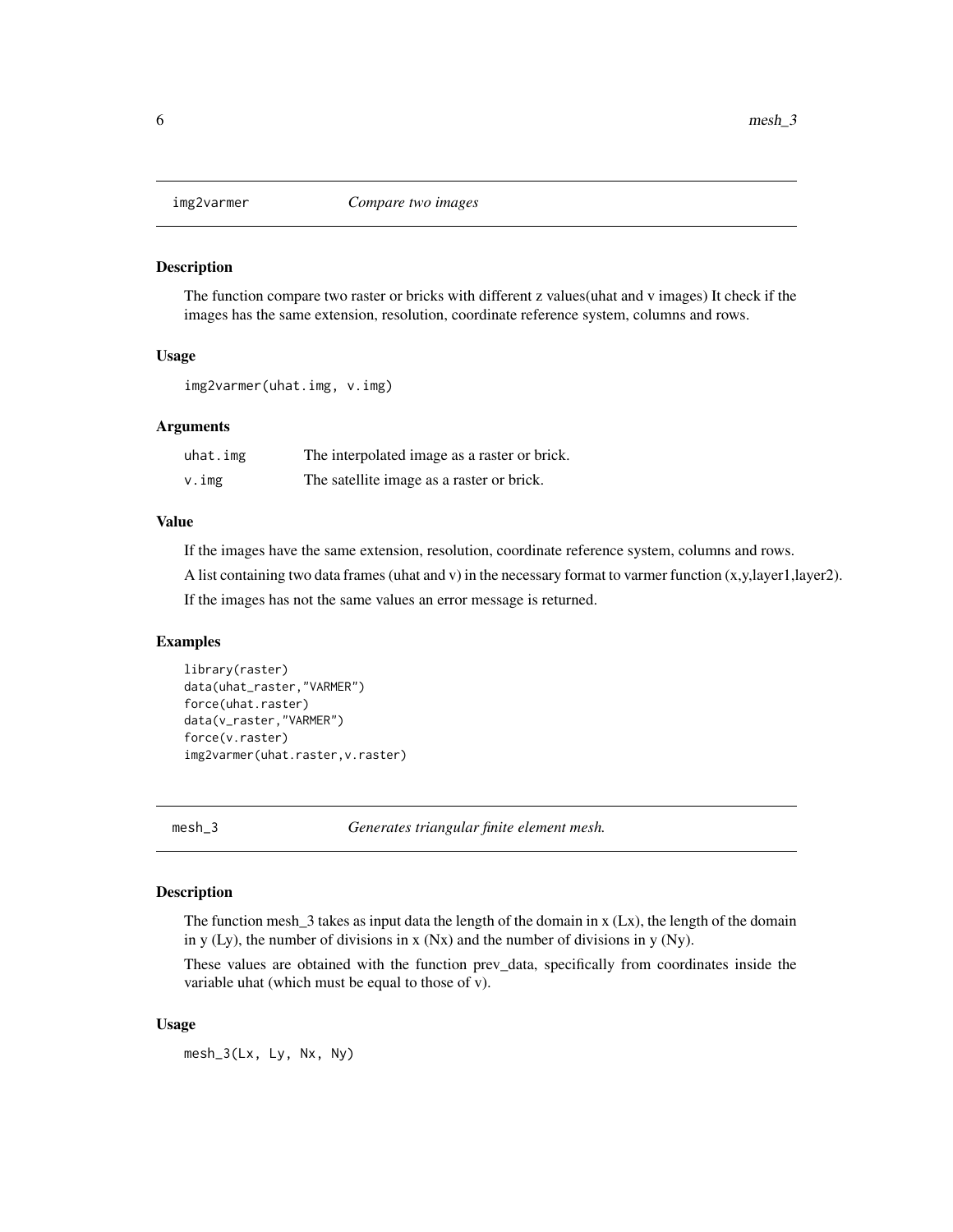#### <span id="page-6-0"></span>plot\_mesh 7

#### Arguments

Lx, Ly, Nx, Ny a group of vectors obtained with the function prev\_data. The coordinates of the nodes (coordinates) and the table of elements (elements). Following the next structure in columns coordinates: x, y, index elements: index1, index2, index3 A plot with triangles from the coordinates

#### Examples

```
data(uhat,"VARMER")
invisible(force(uhat))
pre_results=pre_data(uhat)
coordsx=pre_results[[1]][[1]]
coordsx=pre_results[[1]][[2]]
Lx=pre_results[[2]]
Ly=pre_results[[3]]
Nx=pre_results[[4]]
Ny=pre_results[[5]]
mesh_results=mesh_3(Lx,Ly,Nx,Ny)
```
<span id="page-6-1"></span>

plot\_mesh *Visualization of the curves*

#### Description

Using the data of previous functions (mesh\_3 and var\_merge), three 3D graphs are realized. Each graph represent in order the variation through the space (longitude and latitude) U,uhat and v.

#### Usage

plot\_mesh(U, uhat, v, color\_plot, eta\_0)

#### Arguments

| U            | A data frame representing resulting images in relative coordinates.                                                                                                  |
|--------------|----------------------------------------------------------------------------------------------------------------------------------------------------------------------|
| uhat         | A matrix containing values from the interpolated image with x y and data and<br>the next column structure                                                            |
|              | x y date1 date2 date3                                                                                                                                                |
| $\mathsf{V}$ | A matrix containing values from the satellite/model based image.<br>The values of U, uhat and v should correspond to the same pixels in the coordi-<br>nates matrix. |
| color_plot   | A palette of colors from grDevices.                                                                                                                                  |
| eta_0        | A scalar representing length scale constant.                                                                                                                         |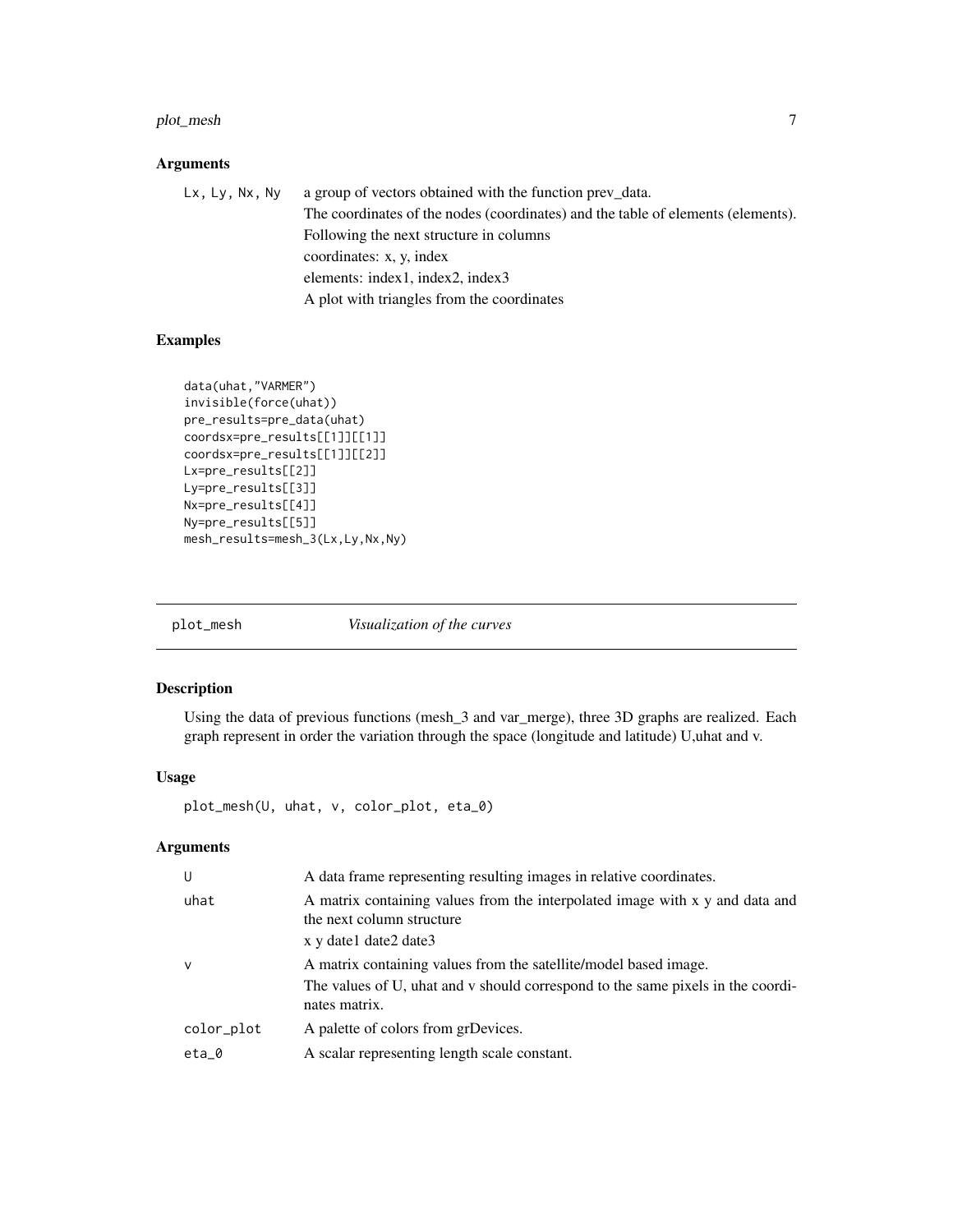#### <span id="page-7-0"></span>Value

Three 3D plots representing the variation

#### Examples

```
data(U,"VARMER")
invisible(force(U))
data(uhat,"VARMER")
invisible(force(uhat))
data(v,"VARMER")
invisible(force(v))
eta_0=0.5
plot_mesh(U,uhat,v,topo.colors,eta_0)
```
<span id="page-7-1"></span>pre\_data *Obtain necessary data to the package.*

#### Description

Using a variable in the needed format the unique coordinates.

The function calculates necessary variables for mesh\_3.

#### Usage

pre\_data(uhat)

#### Arguments

uhat A matrix containing values from the interpolated image with x y and data and the next column structure x y date1 date2 date3

#### Value

A list with vector data to use later with other functions of the package (Lx,Ly,Nx,Ny).

#### Examples

```
data(uhat,"VARMER")
invisible(force(uhat))
pre_results=pre_data(uhat)
```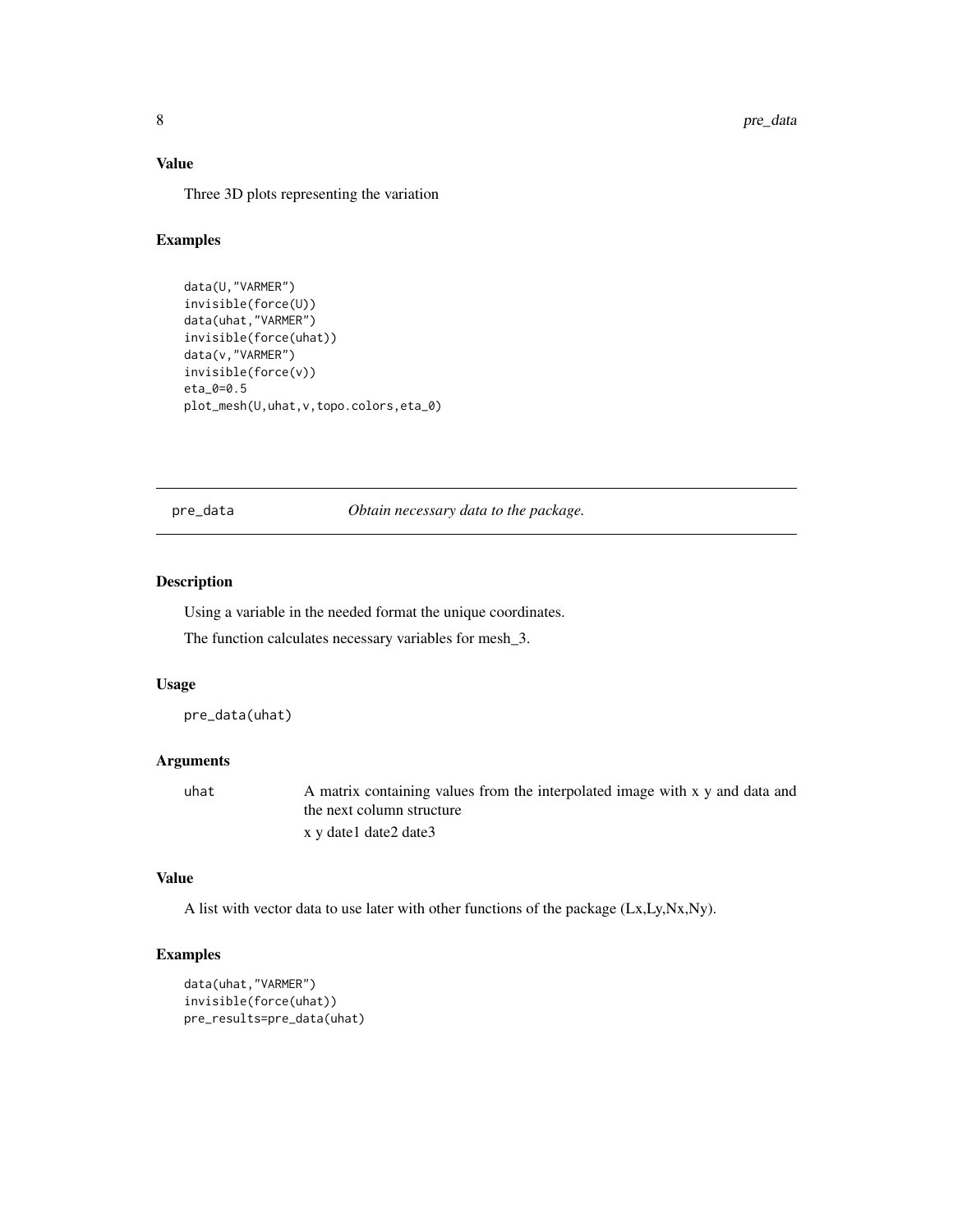<span id="page-8-0"></span>A data frame containing the data to make a corrected raster by the Variational Merging method.

#### Usage

data(U,"VARMER")

#### Format

A data frame with 4320 rows and 3 columns x y and data

uhat *uhat data*

#### Description

A data frame containing the data present in the raster uhat.raster.

#### Usage

```
data(uhat,"VARMER")
```
#### Format

A data frame with 4340 rows and 3 columns x and y are column 1 and 2 and data is the next column.

uhat.raster *uhat.raster data*

#### Description

A raster layer containing temperature values of interpolated stations

#### Usage

```
data(uhat_raster,"VARMER")
```
#### Format

A raster with 70 rows and 62 columns with UTM 17S as CRS.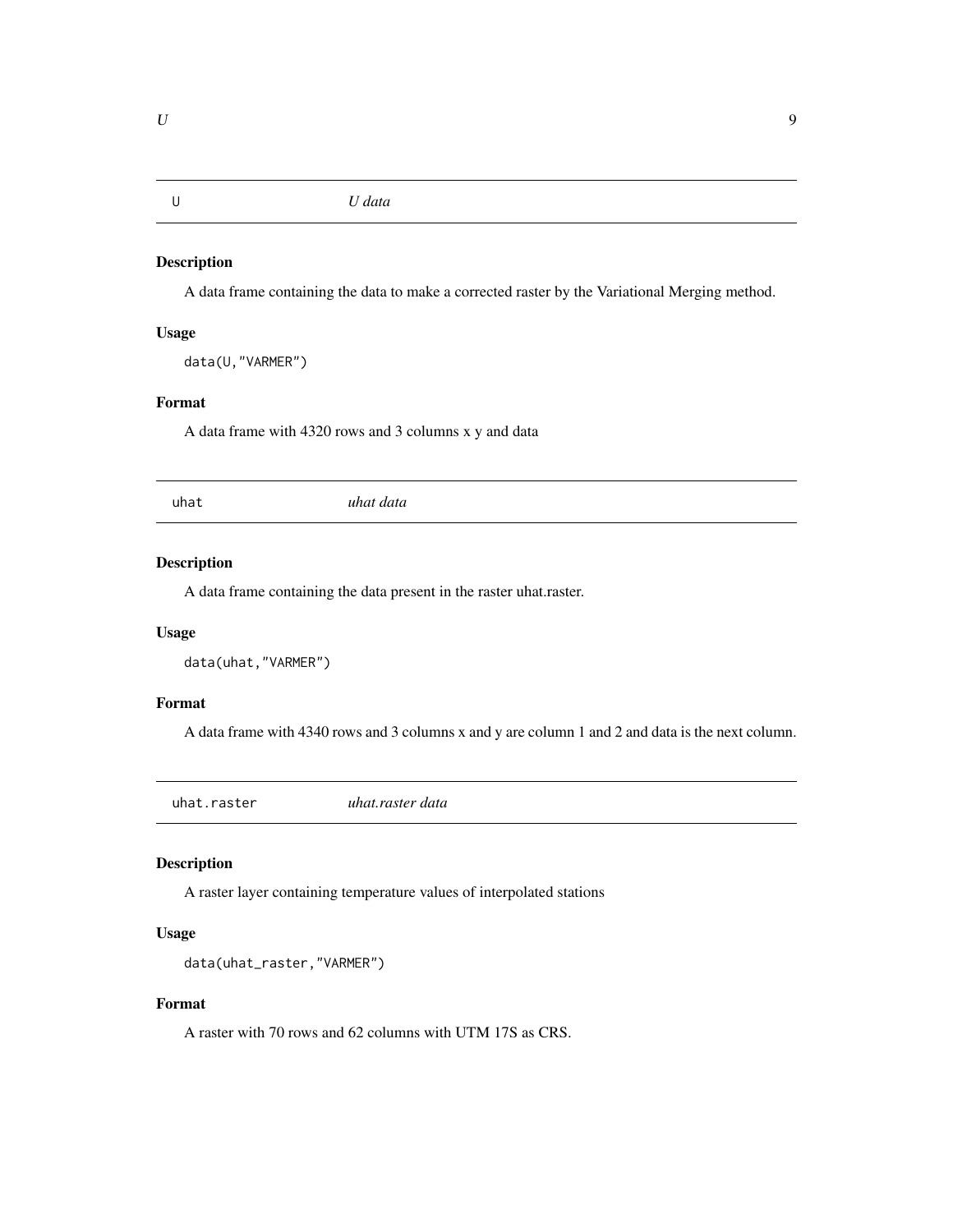A data frame containing the data present in the raster v.raster.

#### Usage

data(v,"VARMER")

#### Format

A data frame with 4340 rows and 3 columns x and y are column 1 and 2 and data is the next column.

v.raster *v.raster data*

#### Description

A raster layer containing temperature values of a satellite image

#### Usage

data(uhat\_raster,"VARMER")

#### Format

A raster with 70 rows and 62 columns with UTM 17S as CRS.

varmer *Variational merging*

#### Description

Apply a function to the interpolated and satellite image (These image are raster, see [raster\)](#page-0-0). The function is based on many functions, these are applied in the following order:

[img2varmer](#page-5-1) Compare two raster or bricks with different z values(uhat and v images) It check if the images has the same extension, resolution, coordinate reference system, columns and rows.

[pre\\_data](#page-7-1) Using a variable in the needed format the unique coordinates. The function calculates necessary variables for mesh\_3.

[mesh\\_3](#page-5-2) The function mesh\_3 takes as input data the length of the domain in  $x$  (Lx), the length of the domain in y (Ly), the number of divisions in x (Nx) and the number of divisions in y (Ny). These

<span id="page-9-0"></span>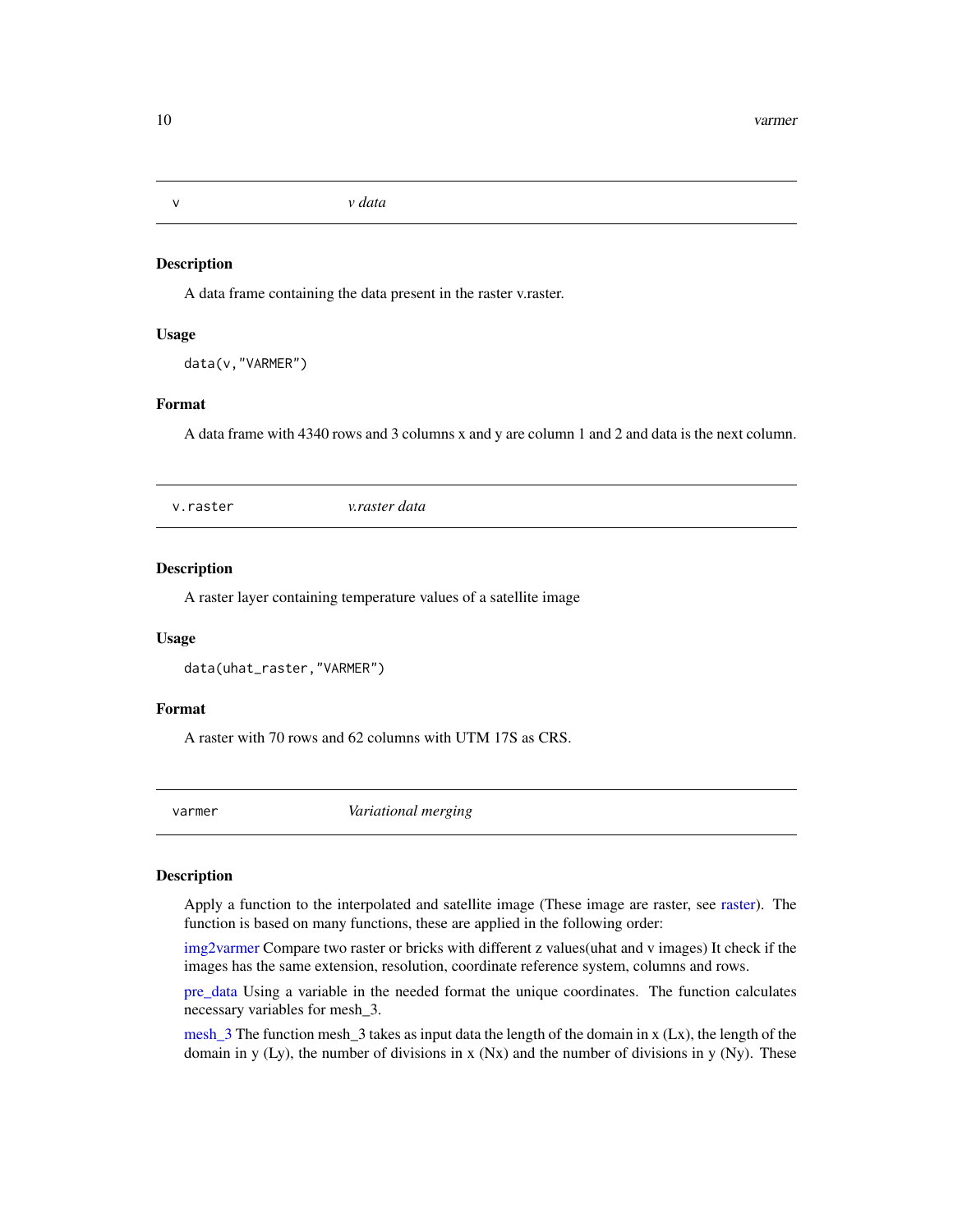#### <span id="page-10-0"></span>varmer and the state of the state of the state of the state of the state of the state of the state of the state of the state of the state of the state of the state of the state of the state of the state of the state of the

values are obtained with the function prev\_data, specifically from coordinates inside the variable uhat (which must be equal to those of v).

var merge It takes as input the coordinates of the nodes (variable coordinates defined in the mesh 3 function). The table of elements (variable elements defined in the mesh\_3 function). The fields uhat and v, and the factor eta\_0.

[plot\\_mesh](#page-6-1) Using the data of previous functions (mesh\_3 and var\_merge), three 3D graphs are realized. Each graph represent in order the variation through the space (longitude and latitude) U,uhat and v.

#### Usage

```
varmer(
  uhat.img,
  v.img,
  eta_0,
  color_plot = grDevices::heat.colors,
  create_plots = F
\lambda
```
#### Arguments

| uhat.img     | The interpolated image as a raster.           |  |
|--------------|-----------------------------------------------|--|
| v.img        | The satellite image as a raster.              |  |
| eta_0        | A scalar                                      |  |
| color_plot   | The name of a palette of color from grDevices |  |
| create_plots | Flag defining whether plots are to be created |  |

#### Value

Three 3D plots corresponding to the variation of U, uhat and v in the space. A list containing initial data, preparation data and U. Inside of U there are two files U\_varmer is a data frame and U\_img a raster.

#### Examples

```
library(raster)
data(uhat_raster,"VARMER")
force(uhat.raster)
data(v_raster,"VARMER")
force(v.raster)
eta_0=0.5
color_plot=topo.colors
varmer_results=varmer(uhat.raster,v.raster,eta_0,color_plot)
```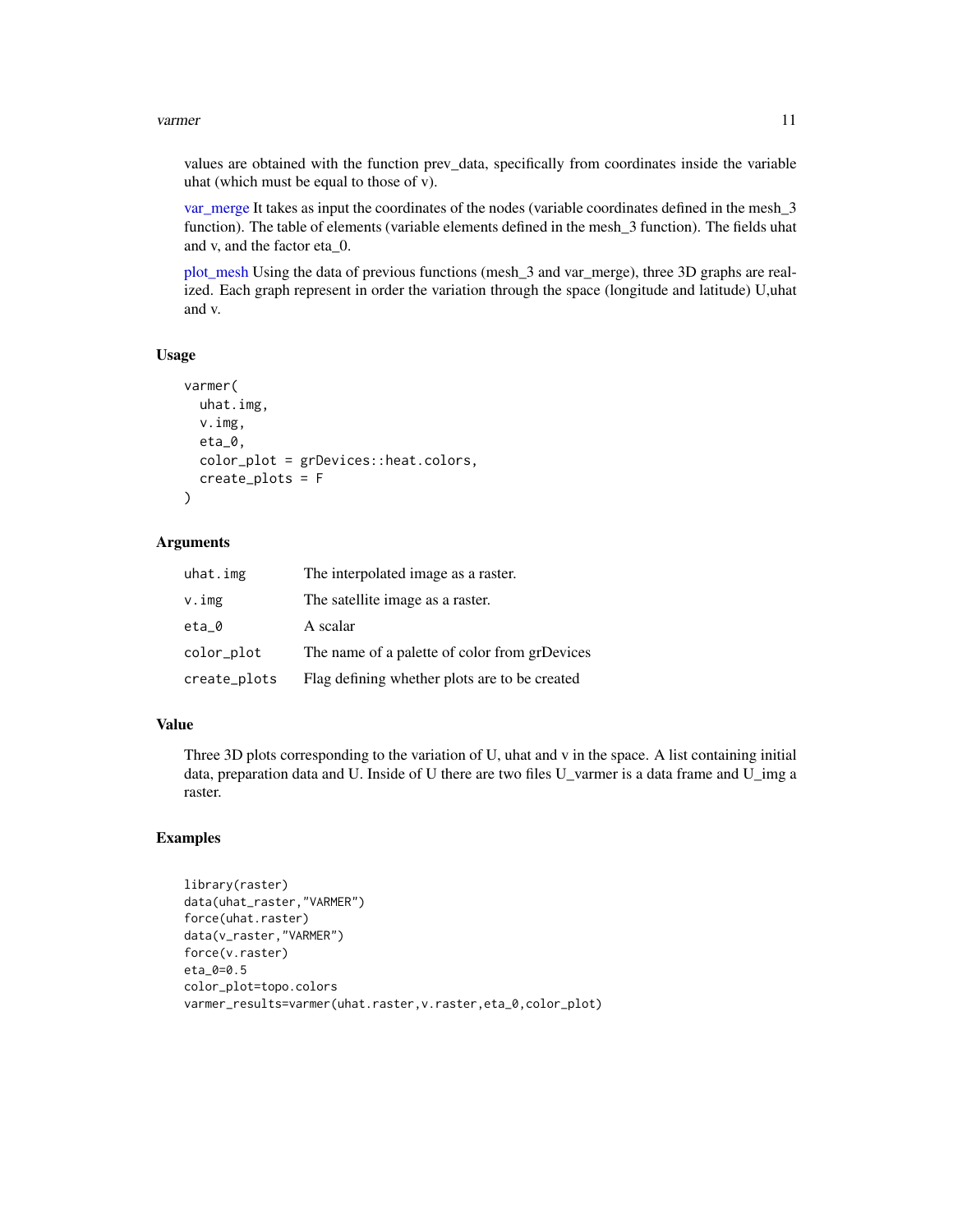<span id="page-11-0"></span>

It allows merging satellite-based or model-based grided images (in raster format) with ground-based observed time-series (in zoo format). This function is a wrapper for the function which allows to combine a product-based image with an interpolated image from observations for a single time step.

#### Usage

```
varmer.ts(
 x,
  x.metadata,
  v,
 lat = "lat",lon = "lon",drty.out = tempdir(),
  verbose = T
)
```
#### Arguments

| $\mathsf{x}$ | data.frame with the ground-based observation in time series format. Every col-<br>umn must represent one ground-based station and the codes of the stations must<br>be provided as colnames. class(data) must be zoo.                                                                                                                                                                                    |
|--------------|----------------------------------------------------------------------------------------------------------------------------------------------------------------------------------------------------------------------------------------------------------------------------------------------------------------------------------------------------------------------------------------------------------|
| x.metadata   | data.frame with the ground-based stations' metadata. At least, it MUST have the<br>following 3 columns: id: This column stores the unique identifier (ID) of each<br>ground observation. Default value is "id". lat: This column stores the latitude<br>of each ground observation. Default value is "lat". lon: This column stores the<br>longitude of each ground observation. Default value is "lon". |
| $\mathsf{v}$ | The satellite-based or model-based gridded images (in raster format, see raster).<br>It can be a RasterStack or RasterBrick object since it is supposed to containe<br>multiple layers (time series).                                                                                                                                                                                                    |
| lat          | A character string with the name of the column in x metadata where the latitude<br>of the stations is stored.                                                                                                                                                                                                                                                                                            |
| lon          | A character string with the name of the column in x metadata where the longi-<br>tude of the stations is stored.                                                                                                                                                                                                                                                                                         |
| drty.out     | A character string with the full path to the directory where the final merged<br>products will be exported                                                                                                                                                                                                                                                                                               |
| verbose      | A logical which indicates if information messages are to be printed. By default<br>verbose=TRUE                                                                                                                                                                                                                                                                                                          |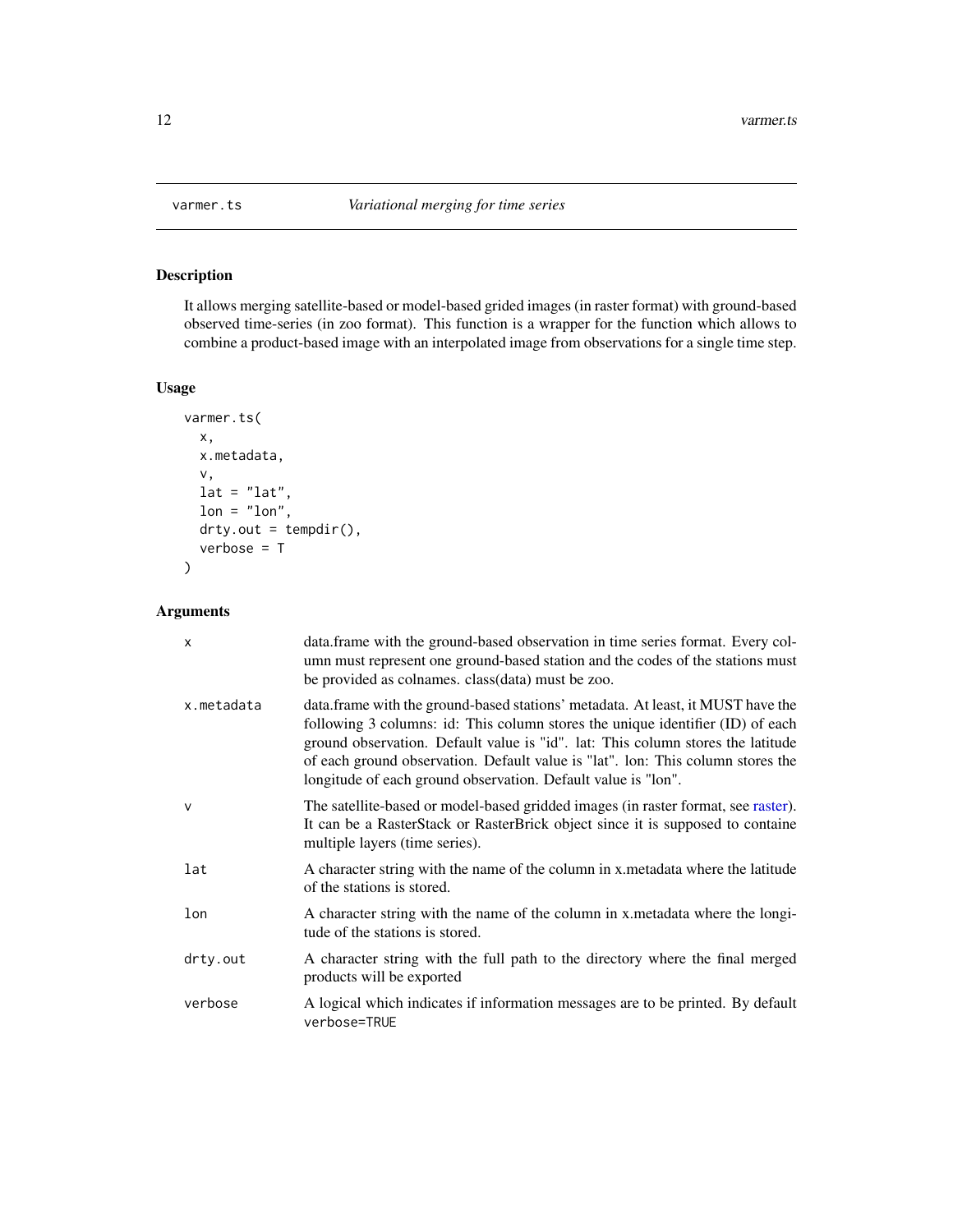<span id="page-12-1"></span><span id="page-12-0"></span>It takes as input the coordinates of the nodes (variable coordinates defined in the mesh\_3 function). The table of elements (variable elements defined in the mesh\_3 function). The fields uhat and v, and the factor eta\_0

Note that columns of uhat and v are arranged as follows:

date1 date2 date3

And performs the variational merging technique to uhat and v using the finite.

uhat and v have to be introduced like in the example, only with data

#### Usage

var\_merge(coordinates, elements, uhat, v, eta\_0)

#### Arguments

| coordinates  | A data frame with Node definitions in relative coordinates.                                               |
|--------------|-----------------------------------------------------------------------------------------------------------|
| elements     | A data frame containing element definitions and nodes should be ordered coun-<br>terclockwise.            |
| uhat         | A matrix containing values from the interpolated image with x y and data and<br>the next column structure |
|              | x y date1 date2 date3                                                                                     |
| $\mathsf{V}$ | A matrix containing values from the satellite/model based image.                                          |
|              | The values of uhat and v should correspond to the same pixels in the coordinates<br>matrix.               |
| $eta_0$      | A scalar representing length scale constant.                                                              |

#### Value

A data frame representing resulting images in relative coordinates.

#### Examples

```
data(uhat,"VARMER")
invisible(force(uhat))
data(v,"VARMER")
invisible(force(v))
data(coordinates,"VARMER")
invisible(force(coordinates))
data(elements,"VARMER")
invisible(force(elements))
```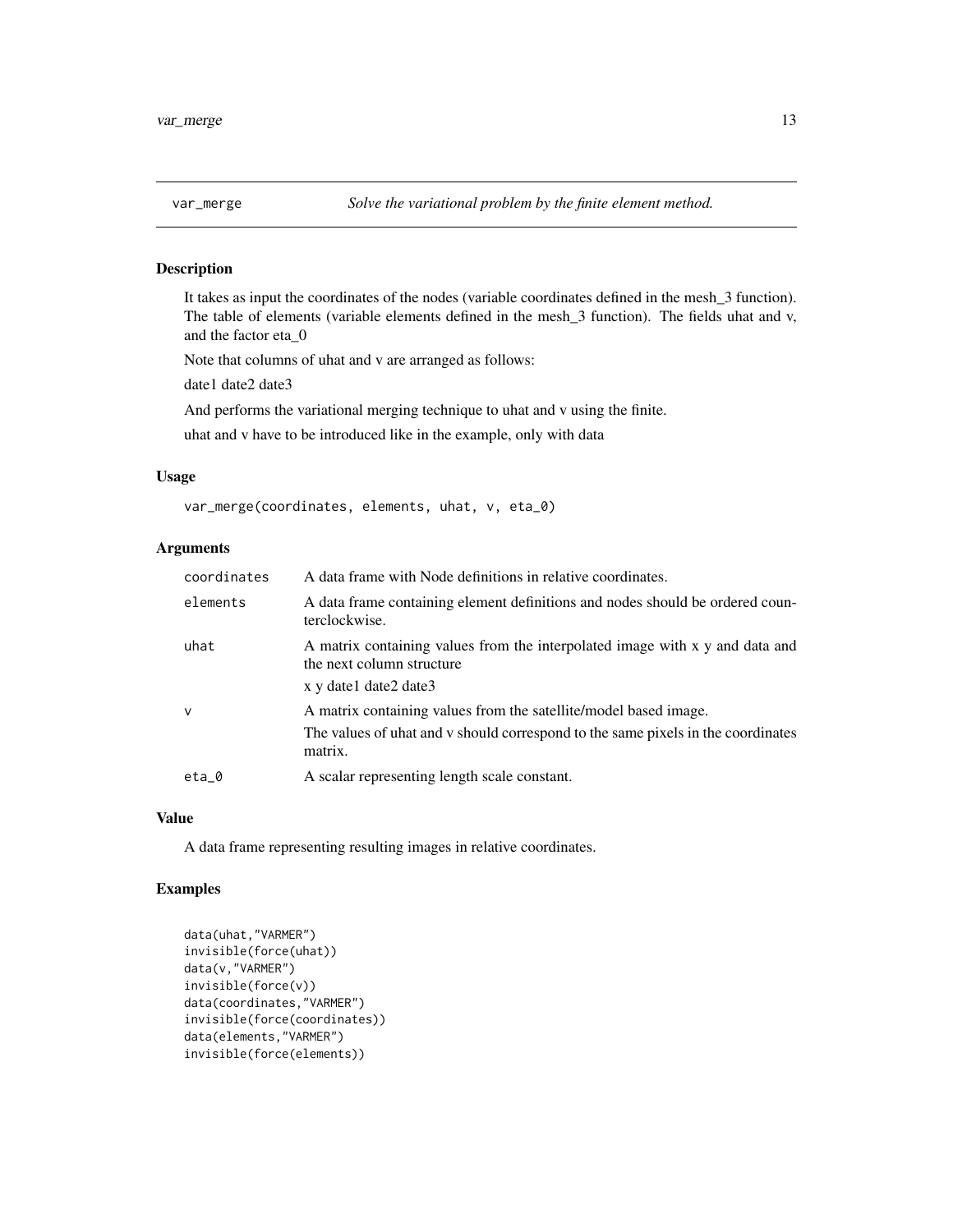eta\_0=0.5 U=var\_merge(coordinates, elements, uhat[,3:ncol(uhat)], v[,3:ncol(v)], eta\_0)